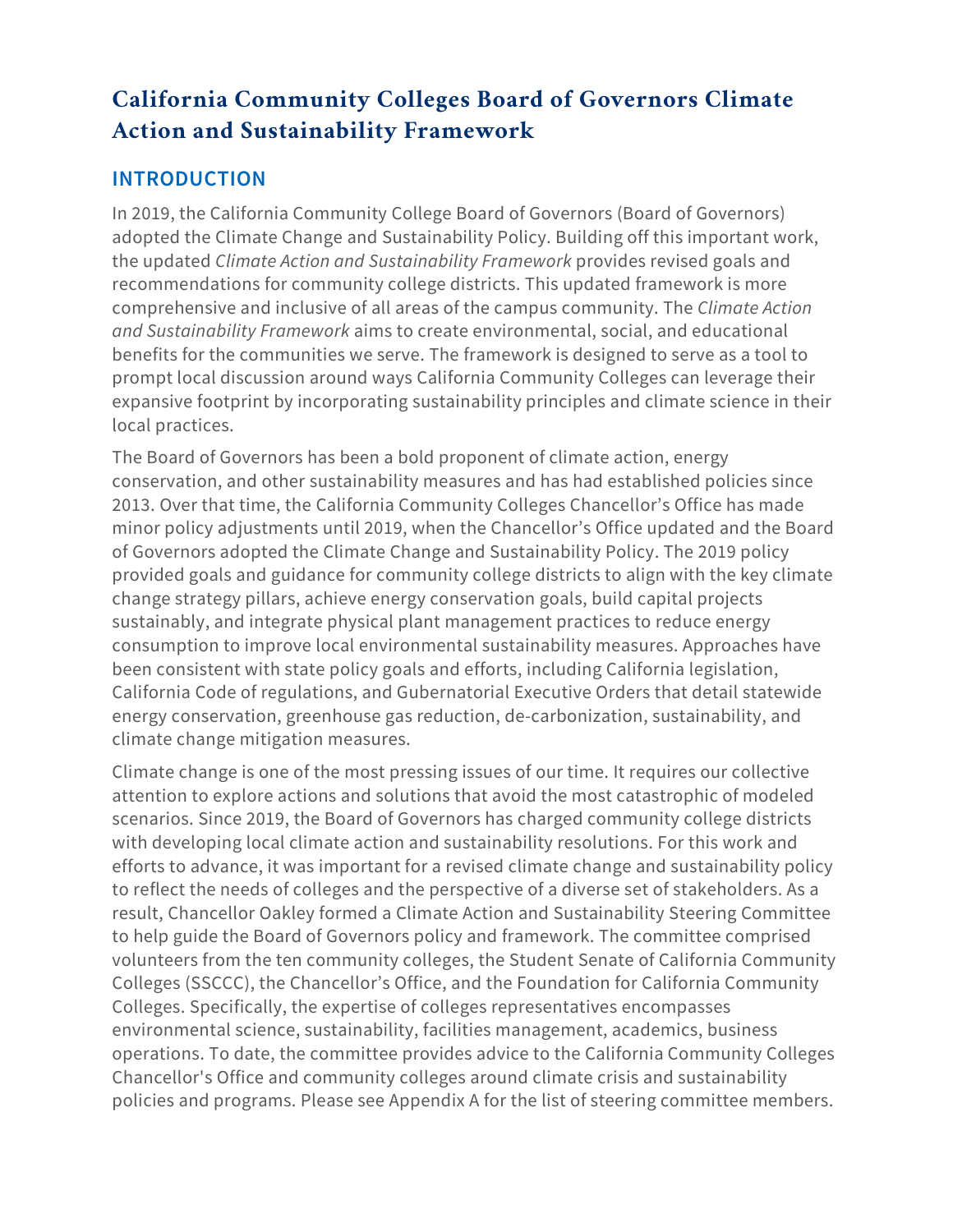The steering committee has revised the 2019 Climate Change and Sustainability Policy under a new framework which establishes systemwide goals and targets. Further, the new framework integrates a comprehensive approach to leverage both colleges' physical and social impact footprint. Most importantly, this proposed revision compels bold action to protect our future.

## **CLIMATE ACTION AND SUSTAINABILITY FRAMEWORK**

Examples of the impacts of climate change are abound. One heartbreaking illustration is California's fire season, which for the fifth year in a row has devastated entire communities and left lasting impacts for many California Community Colleges. The record-breaking losses of the past several years have also shown the increasing destruction of fire disasters, and have highlighted the need for longer-term strategies for climate emergency mitigation and resilience. We have our clarion call for action.

The 2019 Climate Change and Sustainability Policy was an important first step for community colleges to align with California's 2017 Climate Change Scoping Plan (as adopted by the California Air Resources Board in 2017). The new *Climate Action and Sustainability Framework* aims to inspire and empower institutions to act on bold climate commitments and to create innovative climate solutions. It also recognizes district-level progress is achieved at different stages. As such, the Framework first asks California's community colleges to establish benchmarks. Next, the *Climate Action and Sustainability Framework* asks districts and colleges to tracking progress towards the goals for 2025, 2030, and ultimately 2035, the target year for the state of California to reduce greenhouse gas emissions by 100% below the baseline.

## **RESOURCES AND TOOLS FOR CAMPUS SUSTAINABILITY**

To support districts and colleges in striving for bold climate action and sustainability goals, the California Community Colleges Chancellor's Office will continue to develop key supports for districts and explore resources that enable progress towards these goals. Specifically, the Chancellor's Office is exploring and advancing the following focus areas:

- **Analysis of Climate Change Impacts.** In the face of compounding emergencies, it is critical to think about the long-term effects and impacts to California's community colleges. More importantly, it is our imperative to think about our future resiliency. A comprehensive analysis of the potential climate change and environmental risks facing each district can present the Chancellor's Office with strategies to prepare and respond.
- **Advocacy.** California Community Colleges can integrate within its advocacy agenda requests for resources focused on Climate Action and Sustainability, specifically as it related to facilities and scheduled maintenance.
- **Climate Action Data.** Explore the adoption of the Sustainability Tracking, Rating and Assessment System (STARS) as a tool for measuring campus sustainability progress for California community colleges to use. STARS is a self-reporting tool that measures sustainability performance.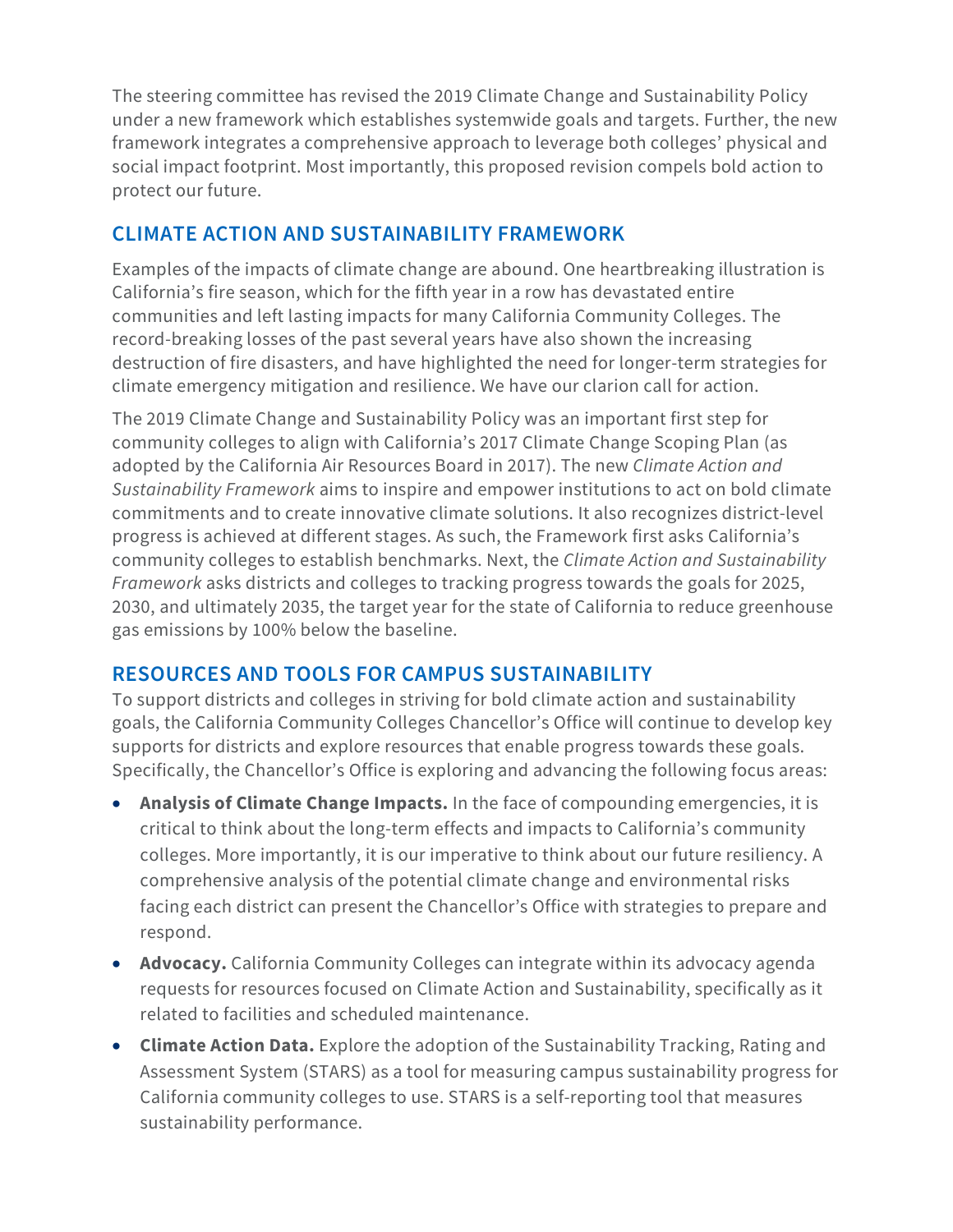- **Sustainability Toolkit.** Through the Facilities Planning Unit, create an online climate action and sustainability toolkit which include resources, templates, and promising practices to assist campuses in advancing climate action and sustainability efforts in areas such as facilities operations, design and construction, procurement, information technology, among other key services and supports.
- **District Goals.** Recommend each campus to submit to the Chancellor's Office measurable sustainability objectives, including:
	- District commitments to address climate and environmental justice in the communities they serve.
	- District carbon emissions baselines, carbon emissions inventories and local Climate Action Plans to reduce emissions by at least 75% by 2030.
	- District sustainability plans that meet or exceed the Climate Action and Sustainability Framework goals.

## **CLIMATE ACTION AND SUSTAINABILITY GOALS**

Campuses physical footprint and facilities present an important asset districts can leverage to meet the Climate Action and Sustainability Framework goals. To help coordinate climate and sustainability activities, each California community college district is encouraged to designate a sustainability officer responsible for carrying out and/or coordinating its campus sustainability program efforts.

### **Greenhouse Gas Emissions Reduction**

- **1.** The California community colleges can conduct an emissions inventory baseline and create a climate action plan by 2025.
- **2.** In alignment with statewide goals adopted by the California Air Resources Board (CARB), California Community Colleges can strive to eliminate greenhouse gas (GHG) emissions by 2035. To achieve this, it is recommended to reduce campus/district GHG emissions by at least 75% by 2030 and 100% by 2035 to align with the state's goals. Emissions will include both state and auxiliary organization purchases of electricity and natural gas; fleet and marine vessel usage; and other emissions over which the college or self-support entity has direct control.
- **3.** Districts and colleges can track and report of their greenhouse gas inventory in alignment with the [American College and University President's Climate Commitment](https://secondnature.org/webinars/getting-started-on-your-acupcc-climate-action-plan-2/) (secondnature.org/webinars/getting-started-on-your-acupcc-climate-action-plan-2/) guidelines. Possible metrics to measure include GHG emissions per FTES.
- **4.** The California community colleges are encouraged to promote the use of alternative transportation and/or alternative fuels to reduce GHG emissions related to collegeassociated transportation, including commuter and business travel.

As districts leaders develop new plans, important emphasis should be placed on designing new construction, remodeling, renovation, and repair projects with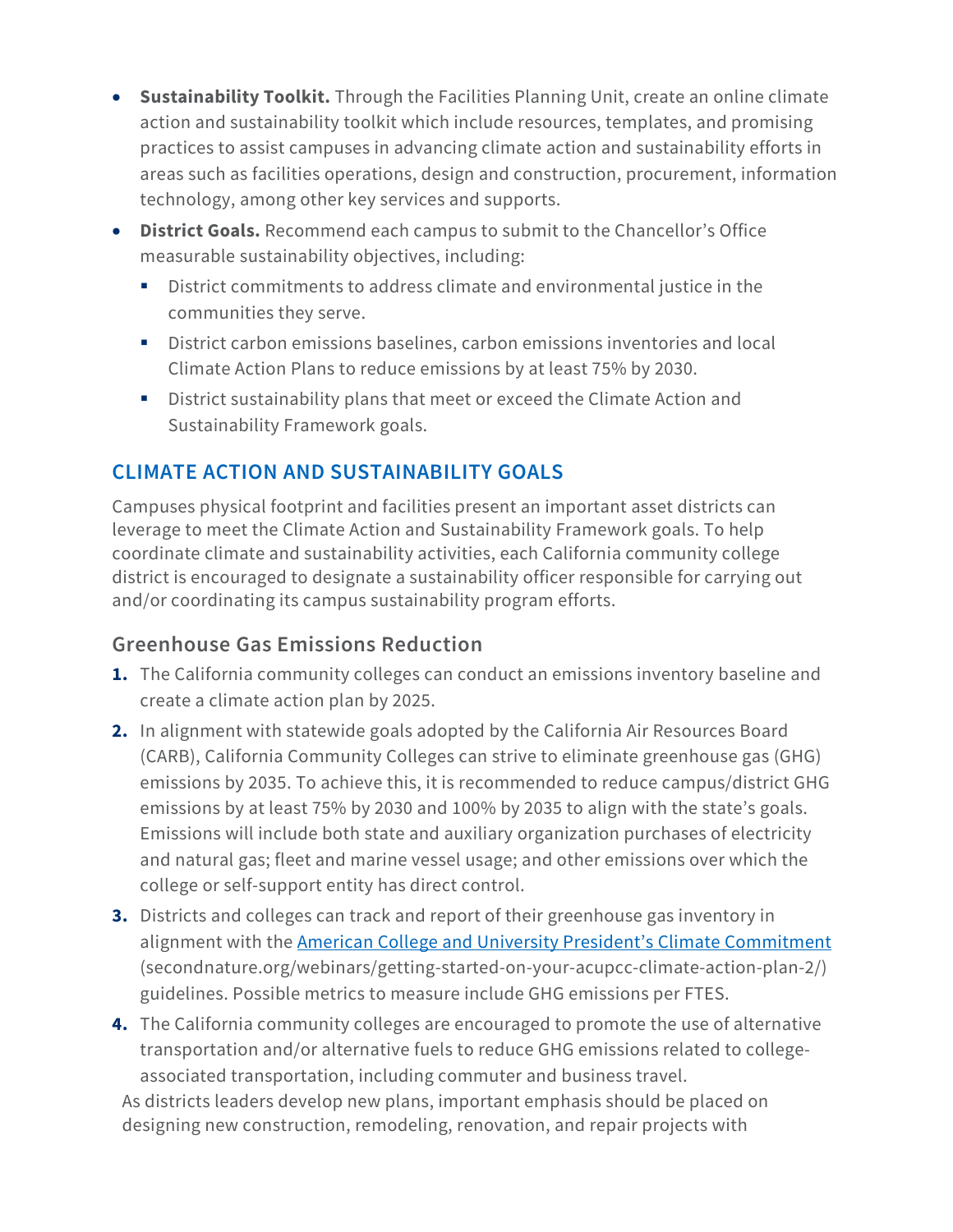consideration of optimum energy utilization, low life cycle operating costs, and compliance with all applicable energy codes (enhanced Title 24 energy codes) and regulations. In the areas of specialized construction that are not regulated through the current energy codes, such as historical buildings, museums, and auditoriums, the campuses should ensure these facilities are designed to consider energy efficiency and maximize resources to subsidize energy efficiency. Moving forward, energy efficient and sustainable design features in project plans encouraged.

The Chancellor's Office will monitor building sustainability/energy performance and maintain information on design best practices to support the energy efficiency goals and guidelines of this policy. The sustainability performance will be based on Leadership in Energy and Environmental Design (LEED) principles with consideration to the physical diversity across the campuses.

## **Green Buildings**

- **1.** California community colleges are encouraged to benchmark their energy usage intensity for each building. Districts and colleges may develop a zero net energy (ZNE) and campus electrification strategy. They also have the option to conduct Leadership in Energy and Environmental Design (LEED) or WELL assessment of existing buildings.
- **2.** Districts and colleges are encouraged to strive for all new buildings and major renovations to be constructed as ZNE ready, all new buildings to be certified LEED or WELL Gold, and strive to reduce the use of natural gas in buildings by 30% by 2030.
- **3.** Districts and colleges are encouraged to strive for all new buildings and major renovations to be constructed as ZNE and certified Zero Carbon, all existing buildings to be LEED Operations and Maintenance (O&M) Gold or WELL Gold equivalent, and for the use of natural gas in buildings to be reduced by at least 75% by 2035.

#### **Energy**

- **1.** California's local community colleges should consider establish a campus Energy Use Intensity (EUI) score and conduct Effective Useful Life (EUL) analysis of all gas-using appliances and systems; plan for electrification of systems with EUL of less than 10 years.
- **2.** Districts and colleges should strive to decrease EUI by 25% compared to the campus benchmark and annually produce or procure 75% of site electrical consumption using renewable energy by 2030.
- **3.** Districts and colleges should strive to decrease EUI by 40% compared to the campus benchmark and accomplish Net Zero Energy Campus by 2035.

#### **Water**

**1.** Districts and colleges should consider local benchmarks for potable water usage. Districts can also identify potential non-potable water resources, create a landscape zoning map and irrigation metering strategy and adopt best practices such as the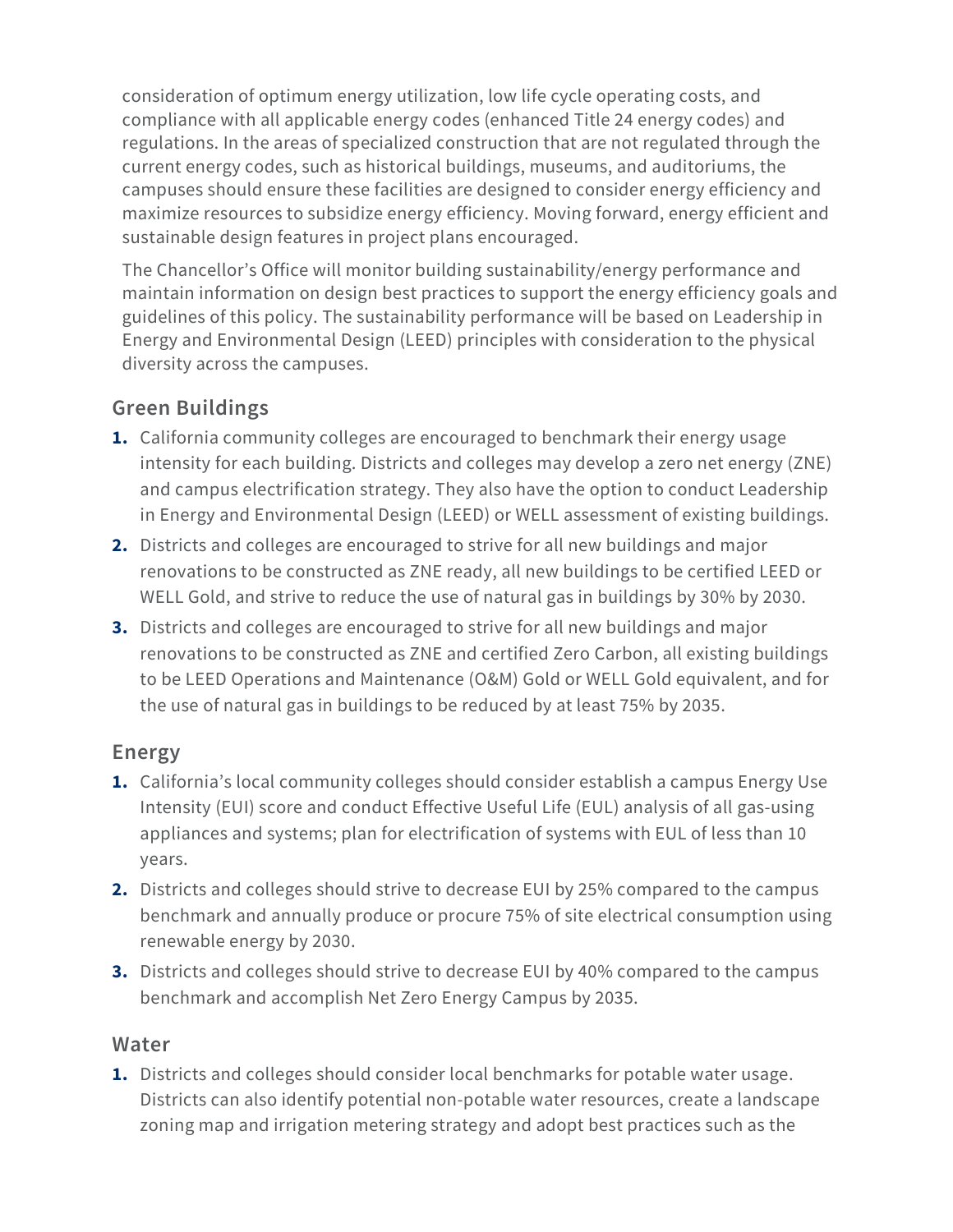California Community College Model Stormwater Management Program. For more information on Municipal Separate Storm Sewer Systems, please visit the [California](https://www.waterboards.ca.gov/water_issues/programs/stormwater/municipal.html)  [State Water Boards website](https://www.waterboards.ca.gov/water_issues/programs/stormwater/municipal.html) for requirements.

(https://www.waterboards.ca.gov/water\_issues/programs/stormwater/municipal.html)

- **2.** Districts and colleges are encouraged to reduce potable water usage by 25%. To achieve this goal, districts and colleges can ensure that landscape irrigation systems of 2500 square feet or greater are separately metered (unless using local or municipal reclaimed water system); ensure that landscape planting materials are 90% native species to the climate and geographical area of the college; ensure that irrigated turf grass does not exceed 50% of the landscaped areas on campus; and are recommended to follow Municipal Separate Storm Sewer Systems (MS4) requirements by 2030.
- **3.** By 2035, California community colleges are encouraged to reduce potable water usage from baseline level by 50%; limit stormwater runoff and discharge to predevelopment levels for temperature, rate, volume and duration of flow through the use of green infrastructure and low impact development for the campus; and limit stormwater runoff and discharge to predevelopment levels for temperature, rate, volume and duration of flow through the use of green infrastructure and low impact development for new buildings and major modifications.

#### **Waste**

- **1.** Districts and colleges are encouraged to conduct a waste categorization assessment; benchmark and comply wit[h Title 14, Division 2, Chapter 5](https://www.calrecycle.ca.gov/Laws/Regulations/Title14/#Div2Chap5) (www.calrecycle.ca.gov/Laws/Regulations/Title14/#Div2Chap5) (Beverage Container Recycling and Litter Reduction Act); benchmark and comply with [Title 14, CCR Division](https://www.calrecycle.ca.gov/Laws/Regulations/Title14/#Div7)  [7](https://www.calrecycle.ca.gov/Laws/Regulations/Title14/#Div7) (www.calrecycle.ca.gov/Laws/Regulations/Title14/#Div7); develop a total material consumption benchmark; conduct an [AB 341](https://leginfo.legislature.ca.gov/faces/billNavClient.xhtml?bill_id=201120120AB341) (leginfo.legislature.ca.gov/faces/billNavClient.xhtml?bill\_id=201120120AB341) compliance assessment; and centralize reporting for waste and resource recovery by 2025.
- **2.** Districts and colleges should strive to achieve zero waste to landfill, conduct a circularity analysis, and reduce total material consumption compared to the benchmark by 10% by 2030.
- **3.** Districts and colleges are encouraged to strive to increase material circularity by 25%, and decrease consumption of materials by 25% by 2035.

### **Purchasing and Procurement**

**1.** California's local community colleges are encouraged to benchmark sustainability characteristics of existing products and services, adopt a sustainable procurement policy and administrative procedure, and purchase environmentally preferable electronic products by 2025.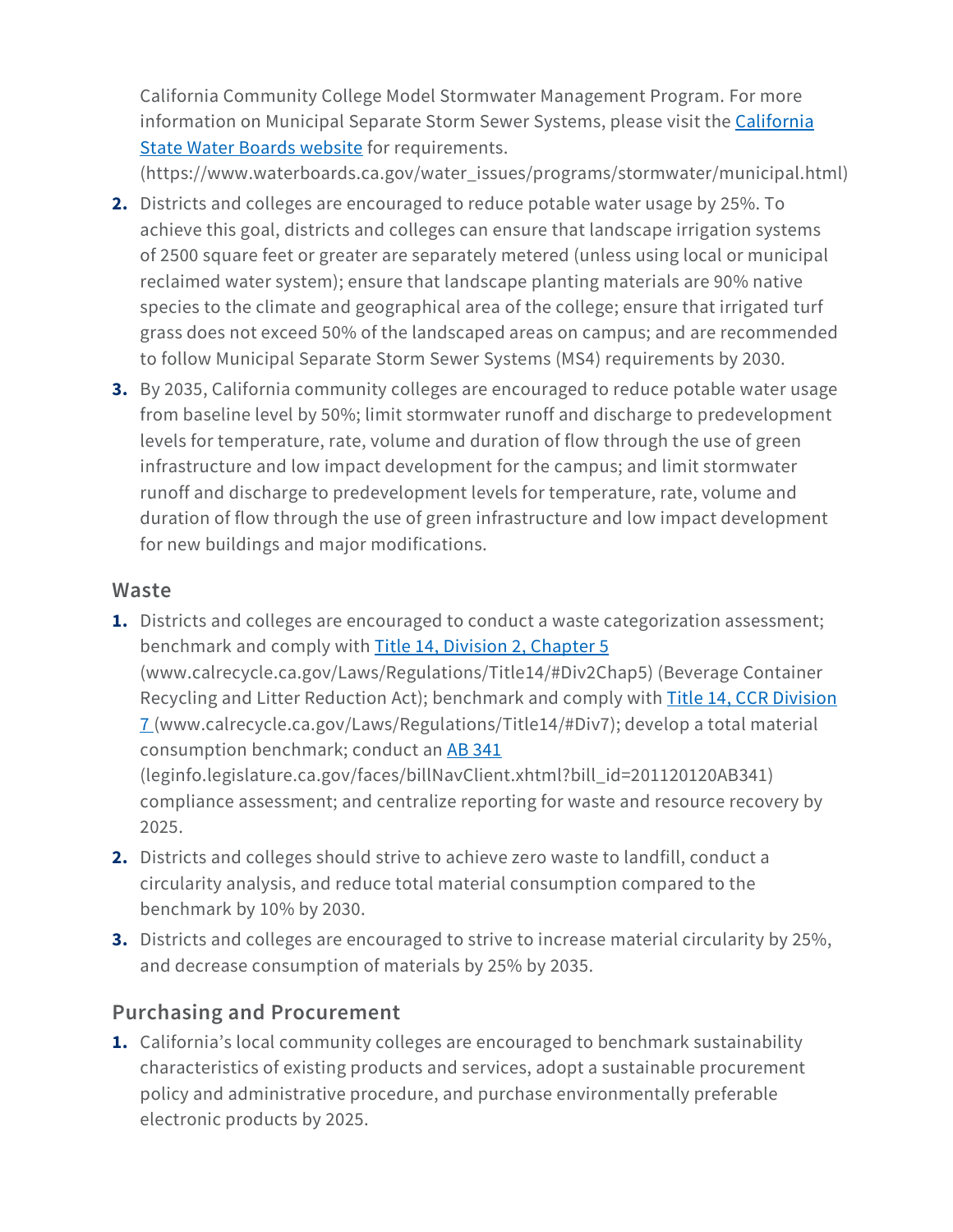- **2.** Districts and colleges should strive to increase procurement of sustainable products and services by 25% compared to benchmark levels by 2030.
- **3.** Districts and colleges should strive to increase procurement of sustainable products and services by 50% compared to benchmark levels by 2035.

In order for the California community colleges to reach these goals, campuses can promote use of suppliers and/or vendors who reduce waste, re-purpose recycled material, or support other environmentally friendly practices in the provision of goods or services to the colleges under contract. This may include additional evaluation points in solicitation evaluations for suppliers integrating sustainable practices.

In order to move to zero waste, campus practices can: (1) encourage use of products that minimize the volume of trash sent to landfills or incinerators; (2) participate in the CalRecycle Buy-Recycled program or equivalent; and (3) increase recycled content purchases in all Buy- Recycled program product categories.

Districts and colleges should strive to continue to report on all recycled content product categories, consistent with [PCC § 12153-12217](https://leginfo.legislature.ca.gov/faces/codes_displaySection.xhtml?sectionNum=12153.&nodeTreePath=3.2.12.1&lawCode=PCC)

(leginfo.legislature.ca.gov/faces/codes\_displaySection.xhtml?sectionNum=12153.&nodeT reePath=3.2.12.1&lawCode=PCC) and shall implement improved tracking and reporting procedures for their recycled content purchases.

## **Transportation**

- **1.** The California community colleges can conduct accounting and conditions assessment of fleet vehicles; assess remainder rolling stock for potential electrification; develop Electric Vehicle (EV) charging infrastructure to encourage faculty, staff and students to use EVs; promote accessible shared transport methods; and make pedestrian and bicycle access improvements by 2025.
- **2.** Districts and colleges should strive to have 50% of new fleet vehicles that are zero emission vehicles, 50% of rolling stock that are zero emissions, and can consider implementing green parking permits by 2030.
- **3.** Districts and colleges should strive to have 100% of new fleet vehicles that are zero emission vehicles, and 100% of rolling stock that are zero emissions by 2035.

### **Food Systems**

- **1.** Districts and colleges should strive to have campus food service organizations track their sustainable food purchases. Such tracking and reporting can be grounded in the [Real Food Challenge](https://www.realfoodchallenge.org/resources/real-food-resources/) (www.realfoodchallenge.org/resources/real-food-resources/) guidelines, or equivalent, with consideration to campus-requested improvements.
- **2.** Campuses are encouraged to strive to increase their sustainable food purchases to 20% of total food budget by 2030, and to have 80% of food served on campus meeting the goals of the Real Food Challenge or equivalent by 2035.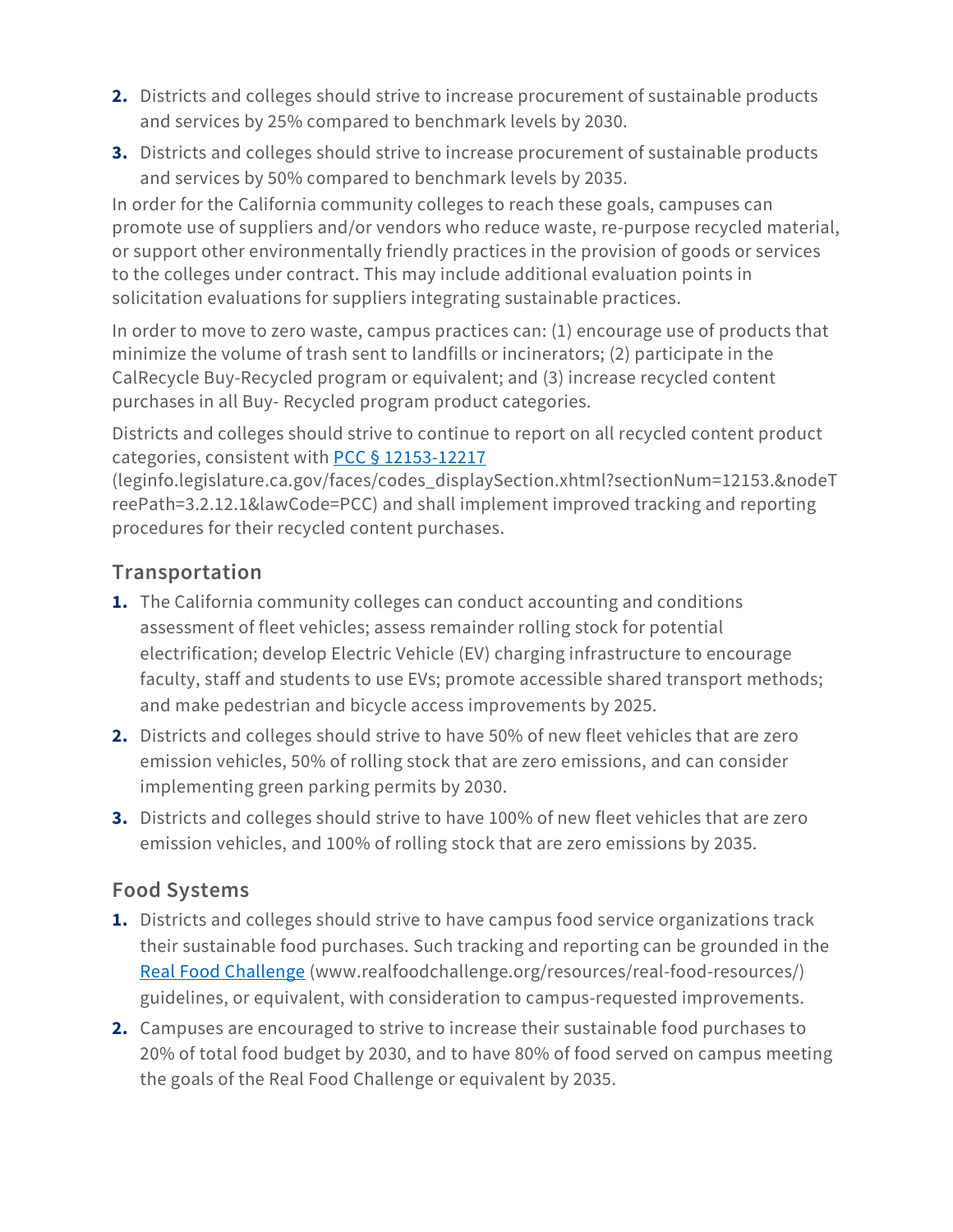## **LOOKING TO THE FUTURE**

Consideration for Advancing the Climate Action and Sustainability Framework

## **Considerations for the Future**

As climate change remains an increasing threat to Californians' health, safety, and economic well-being—wildfires, and widespread drought throughout the State being some of the most recent reminders of the changing environment's impact on our community – it's important to consider the impact California Community Colleges can make if they look beyond just their facilities footprint and leverage the role they play in increasing knowledge and education about the challenges we face. The following section invites our broader academic community to consider ways they can support the advancement of the Climate Action and Sustainability Framework.

#### **Building Alignment to Campus Operations and Teaching & Learning**

#### **Environmental Justice: Aligning to Diversity, Equity, and Inclusion Strategy**

- **1.** Consistent with the *Vision for Success*, the California Community Colleges can create connections between plans, projects and committees (including those specific to Diversity, Equity, and Inclusion efforts) and the Climate Action and Sustainability Plan.
- **2.** Districts and colleges can explore how to improve connections between environmental and social justice initiatives and program on campus and foster a more diverse and inclusive engagement in climate action and sustainability initiatives. In addition, the campuses can measure engagement of diverse audiences in climate action and sustainability initiatives to assess equitable participation.
- **3.** Districts and colleges can explore changes their local policies and administrative procedures with their elected board to bolster climate/environmental justice efforts.
- **4.** Districts and colleges can develop educational programs or hold annual event underscoring the intersectional relationship of environment, climate and social equity issues.

### **Planning and Administration: Coordination and Planning**

- **1.** The California Community Colleges can form sustainability committee or offices to advise and implement sustainability initiatives on campus. The campuses can publish a plan that includes measurable sustainability objectives and/or include the integrated concept of sustainability in the institution's master plan.
- **2.** Districts and colleges can update their local plan and complete peer or independent STARS Reporting Assurance.

#### **Advancing Climate Action Education & Engagement**

**1.** Identify and develop community partnerships, including private philanthropy, to support and promote sustainability activities and programs.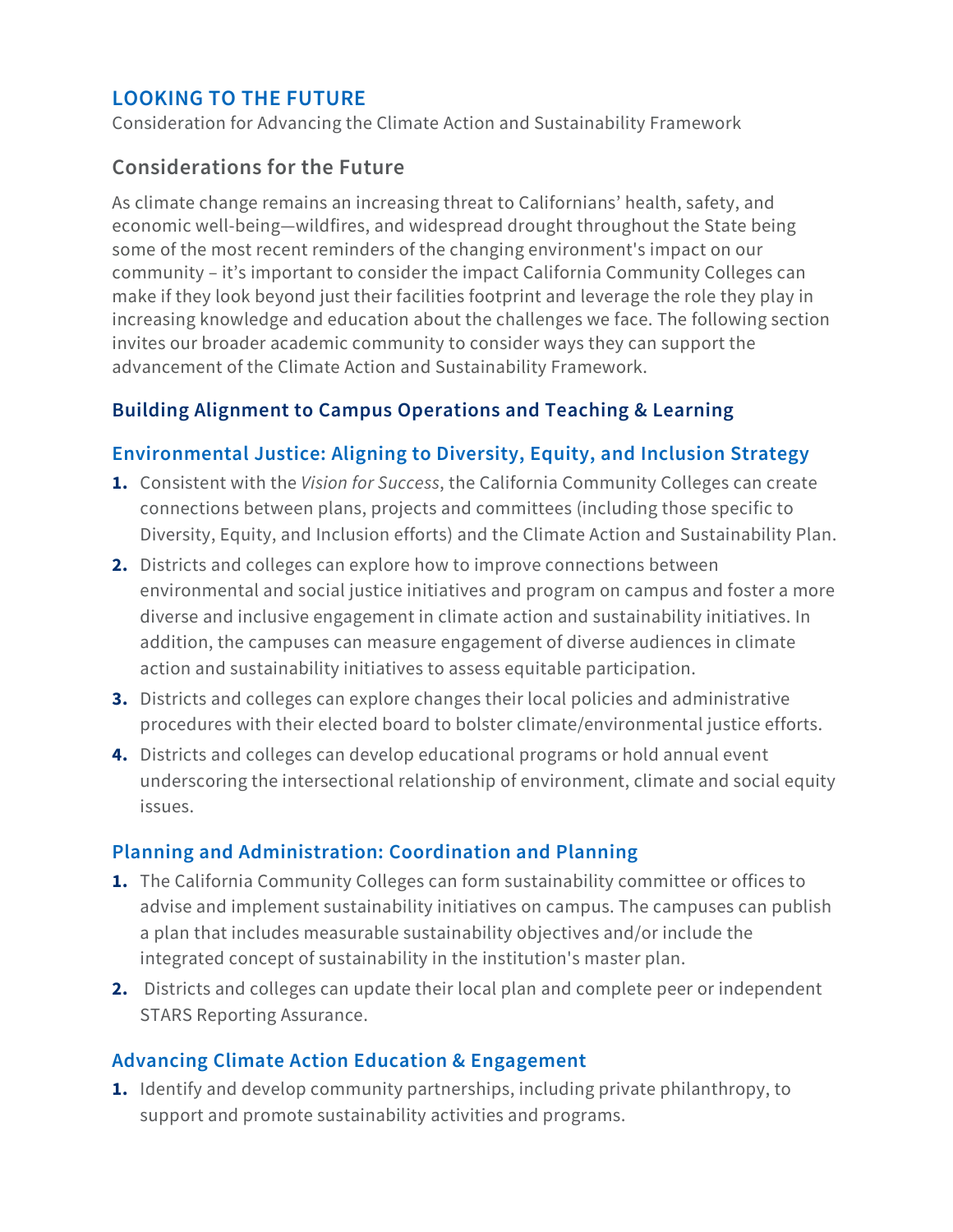- **2.** Districts and colleges can consider developing an inventory of courses focused on climate change, sustainability and action to engage current and future students. This can also encourage collaboration and for interdisciplinary pathways.
- **3.** Districts and colleges can explore partnership which allow climate change and sustainability education to be an immersive experience for students such as community engaged learning, continued learning, and campus as a living lab initiatives.
- **4.** California's community colleges can highlight climate action and sustainability in various venues such as convocation, student orientation, professional development.